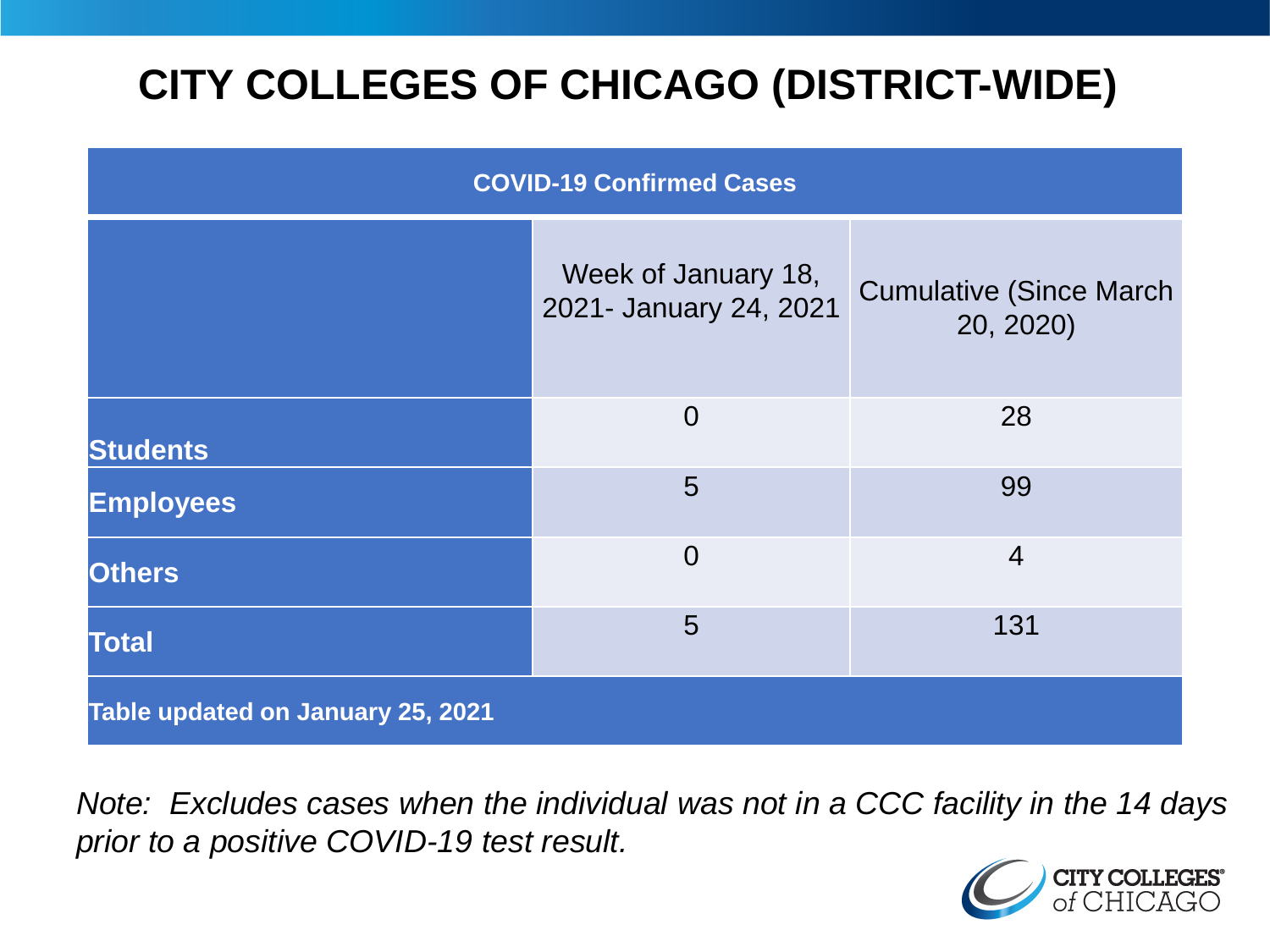## **DALEY COLLEGE**

| <b>COVID-19 Confirmed Cases</b>   |                                               |                                              |
|-----------------------------------|-----------------------------------------------|----------------------------------------------|
|                                   | Week of January 18,<br>2021- January 24, 2021 | <b>Cumulative (Since March)</b><br>20, 2020) |
| <b>Students</b>                   | $\overline{0}$                                | $\overline{0}$                               |
| <b>Employees</b>                  | $\overline{2}$                                | 15                                           |
| <b>Others</b>                     | $\overline{0}$                                | $\overline{0}$                               |
| <b>Total</b>                      | $\overline{2}$                                | 15                                           |
| Table updated on January 25, 2021 |                                               |                                              |

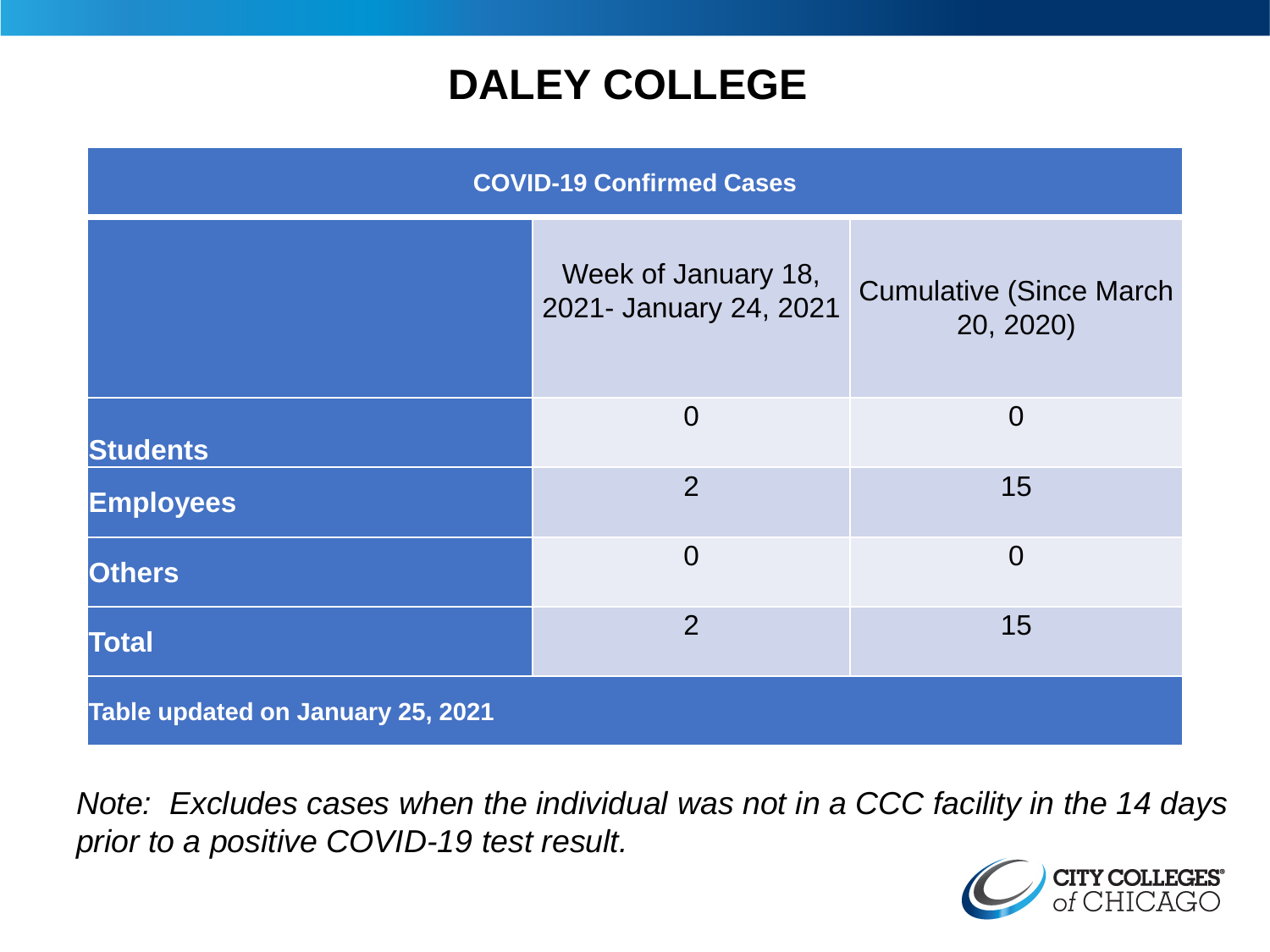## **HAROLD WASHINGTON COLLEGE**

| <b>COVID-19 Confirmed Cases</b>   |                                               |                                              |
|-----------------------------------|-----------------------------------------------|----------------------------------------------|
|                                   | Week of January 18,<br>2021- January 24, 2021 | <b>Cumulative (Since March)</b><br>20, 2020) |
| <b>Students</b>                   | $\overline{0}$                                | $5\overline{)}$                              |
| <b>Employees</b>                  | $\Omega$                                      | 8                                            |
| <b>Others</b>                     | $\overline{0}$                                | 1                                            |
| <b>Total</b>                      | $\Omega$                                      | 14                                           |
| Table updated on January 25, 2021 |                                               |                                              |

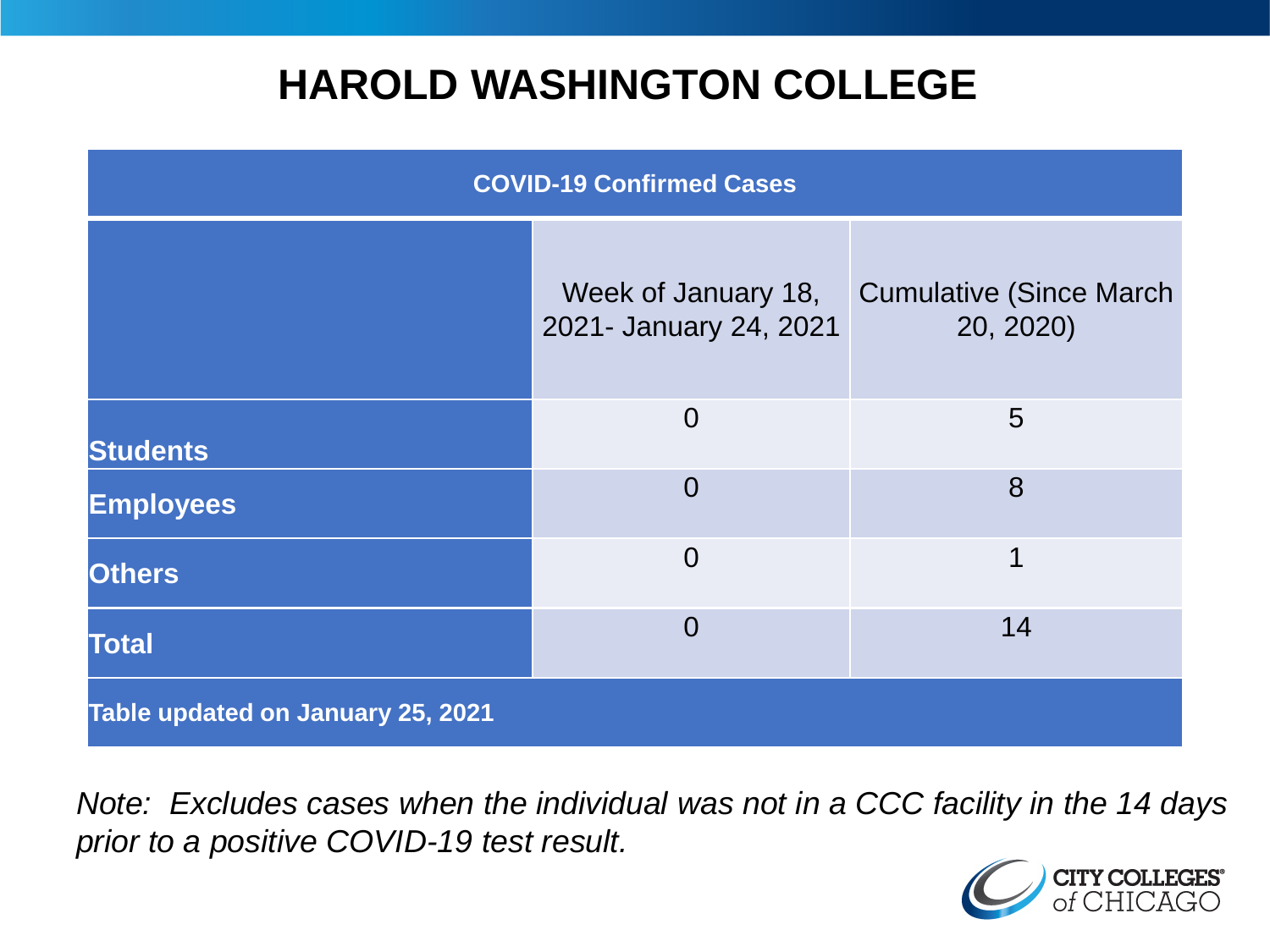## **KENNEDY-KING COLLEGE**

| <b>COVID-19 Confirmed Cases</b>   |                                               |                                              |
|-----------------------------------|-----------------------------------------------|----------------------------------------------|
|                                   | Week of January 18,<br>2021- January 24, 2021 | <b>Cumulative (Since March)</b><br>20, 2020) |
| <b>Students</b>                   | $\overline{0}$                                | 6                                            |
| <b>Employees</b>                  | $\overline{0}$                                | 15                                           |
| <b>Others</b>                     | $\overline{0}$                                | $\overline{0}$                               |
| <b>Total</b>                      | $\overline{0}$                                | 21                                           |
| Table updated on January 25, 2021 |                                               |                                              |

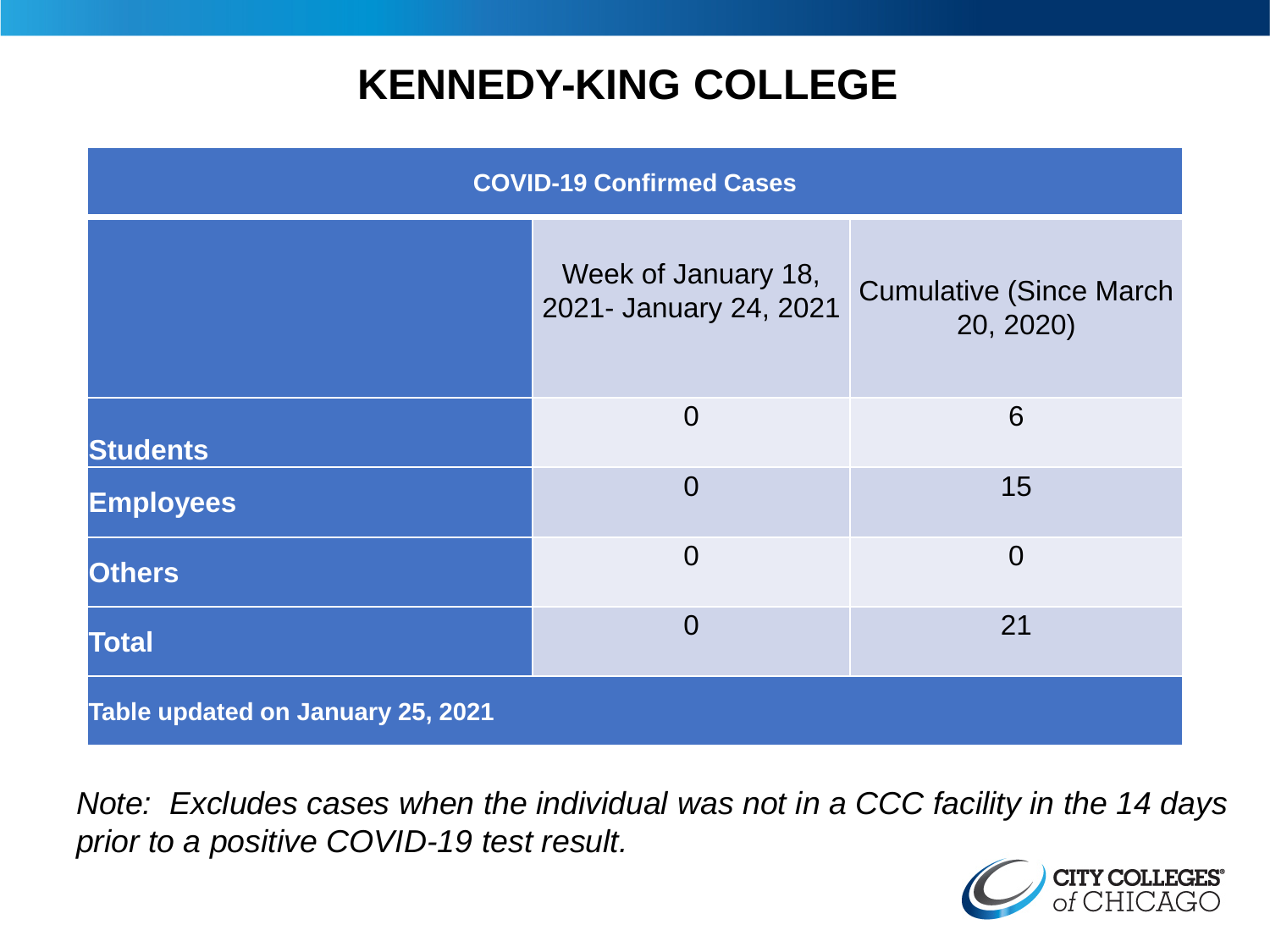## **MALCOLM X COLLEGE**

| <b>COVID-19 Confirmed Cases</b>   |                                              |                                              |
|-----------------------------------|----------------------------------------------|----------------------------------------------|
|                                   | Week of January 18,<br>2021- January 24,2021 | <b>Cumulative (Since March)</b><br>20, 2020) |
| <b>Students</b>                   | $\overline{0}$                               | 14                                           |
| <b>Employees</b>                  | 1                                            | 20                                           |
| <b>Others</b>                     | $\overline{0}$                               | 1                                            |
| <b>Total</b>                      | 1                                            | 35                                           |
| Table updated on January 25, 2021 |                                              |                                              |

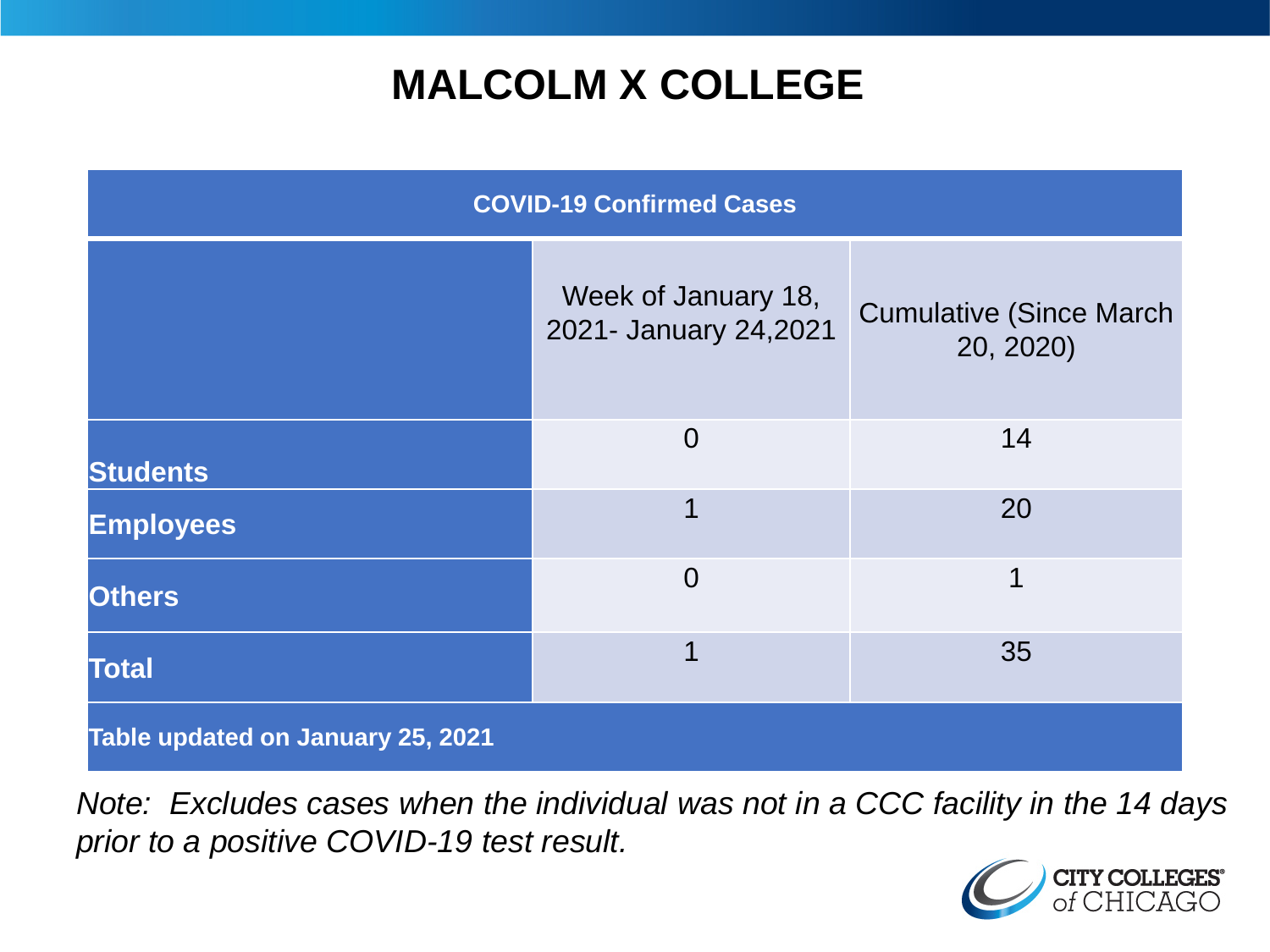# **OLIVE-HARVEY COLLEGE**

| <b>COVID-19 Confirmed Cases</b>   |                                               |                                              |
|-----------------------------------|-----------------------------------------------|----------------------------------------------|
|                                   | Week of January 18,<br>2021- January 24, 2021 | <b>Cumulative (Since March)</b><br>20, 2020) |
| <b>Students</b>                   | $\overline{0}$                                | 1                                            |
| <b>Employees</b>                  | $\Omega$                                      | 16                                           |
| <b>Others</b>                     | $\overline{0}$                                | $\overline{0}$                               |
| <b>Total</b>                      | $\Omega$                                      | 17                                           |
| Table updated on January 25, 2021 |                                               |                                              |

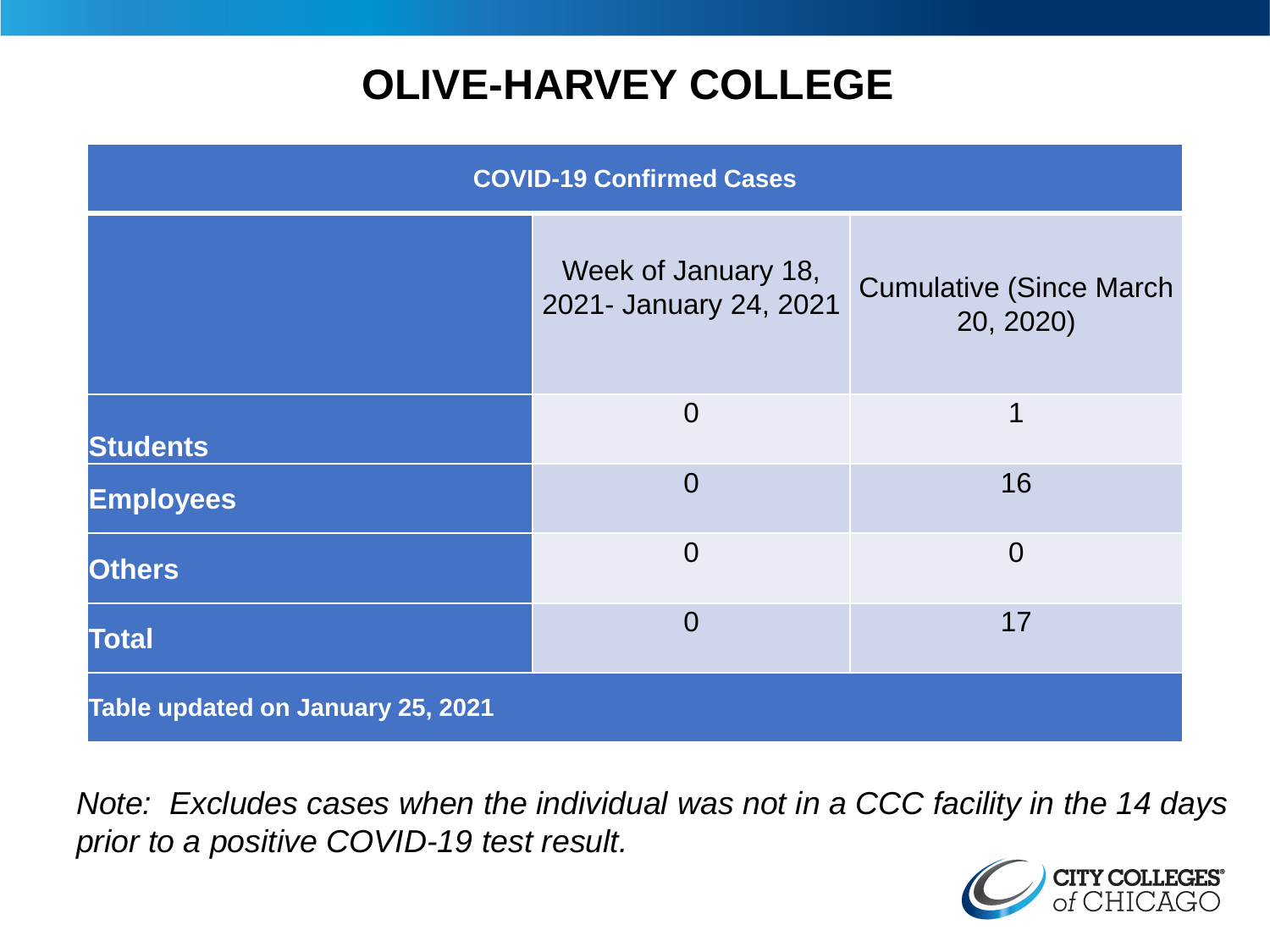## **TRUMAN COLLEGE**

| <b>COVID-19 Confirmed Cases</b>   |                                               |                                              |
|-----------------------------------|-----------------------------------------------|----------------------------------------------|
|                                   | Week of January 18,<br>2021- January 24, 2021 | <b>Cumulative (Since March)</b><br>20, 2020) |
| <b>Students</b>                   | $\overline{0}$                                | 1                                            |
| <b>Employees</b>                  | $\overline{0}$                                | 16                                           |
| <b>Others</b>                     | $\overline{0}$                                | $\overline{0}$                               |
| <b>Total</b>                      | $\overline{0}$                                | 17                                           |
| Table updated on January 25, 2021 |                                               |                                              |

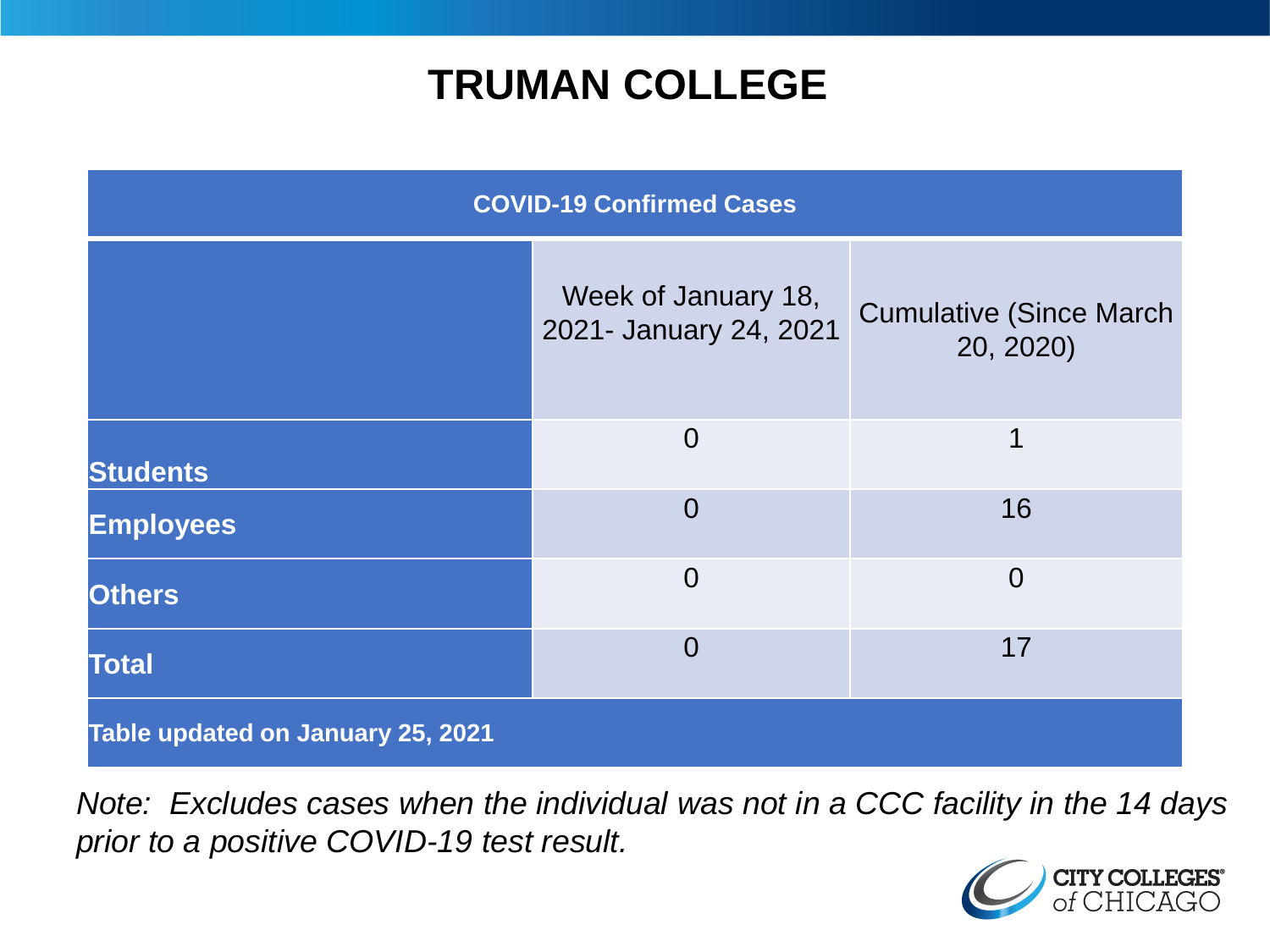## **WRIGHT COLLEGE**

| <b>COVID-19 Confirmed Cases</b>   |                                               |                                              |
|-----------------------------------|-----------------------------------------------|----------------------------------------------|
|                                   | Week of January 18,<br>2021- January 24, 2021 | <b>Cumulative (Since March)</b><br>20, 2020) |
| <b>Students</b>                   | $\overline{0}$                                | $\mathbf 1$                                  |
| <b>Employees</b>                  | $\overline{2}$                                | 9                                            |
| <b>Others</b>                     | $\overline{0}$                                | $\overline{0}$                               |
| <b>Total</b>                      | $\overline{2}$                                | 10                                           |
| Table updated on January 25, 2021 |                                               |                                              |